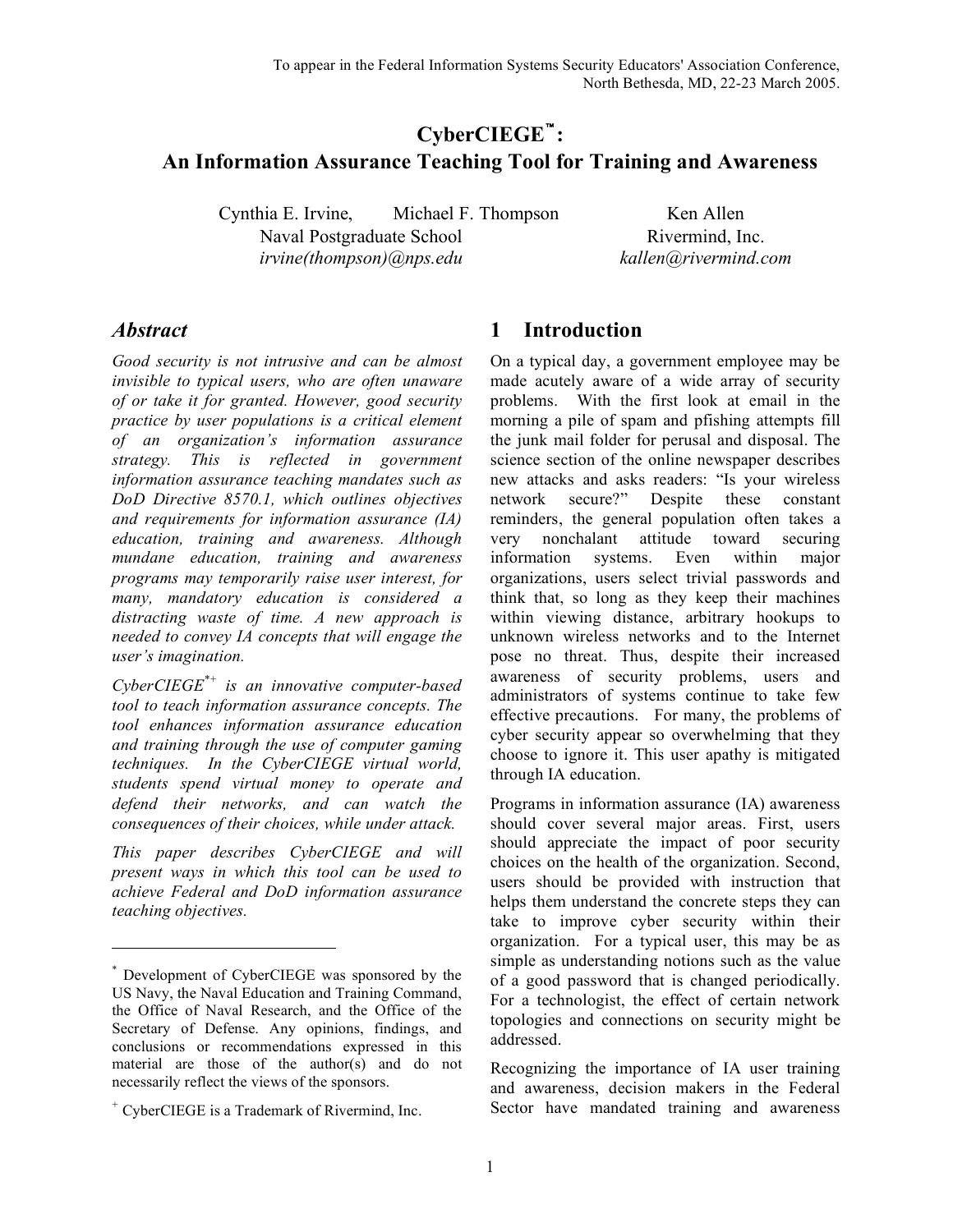programs. For example, Department of Defense Directive 8570, Information Assurance Training, Certification, and Workforce Management [2], provides overarching policy regarding training and education in information assurance. In addition it assigns responsibilities to DoD components to ensure that this training is carried out. The policy states that "All authorized users of DoD IS shall receive initial IA awareness orientation as a condition of access and thereafter must complete annual IA refresher awareness." Responsibility for this training is allocated to the heads of DoD components.

A major challenge is the effective implementation of such programs. Too often, education and training in IA is mundane and boring for both users and administrators. In addition, certain critical conceptual issues often elude policy makers, whose perceptions are molded by hyperbolic news accounts. As in so many disciplines, effective information requires a tacit understanding of the art of security engineering. Thus IA training and education can benefit from an engaging presentation format that captures the user's imagination.

Interactive simulations show considerable promise as educational tools. By generating a sense of competition, these tools, which often appear to be games, that provide an exciting environment in which the participant has a stake in the outcome. For many learners, visualization associated with the activity can help to teach or re-enforce concepts.

In this paper, we describe CyberCIEGE, a simulation tool created by the Center for Information Systems Security Studies and Research at the Naval Postgraduate School and Rivermind, Inc. to teach IA concepts and practice.

# **2 Resource Management Simulations**

CyberCIEGE [5], [3], [6] is a resource management simulation in which the user assumes the role of a decision maker for an IT-dependent organization. The objective is to keep the organization's virtual users happy and productive while providing the security measures needed to protect valuable organizational information assets. Within a given CyberCIEGE scenario, the user has

a budget and must make choices regarding procedural, technical and physical security. With good choices the organization prospers and the scenario advances; poor choices often result in disaster. CyberCIEGE uses the potential tension between strong security and user productivity to illustrate that many security choices are an exercise in risk management.

The potential for resource simulation tools to capture a user's attention is illustrated by the success of games such as SimCity™ and RollerCoaster Tycoon®. In these games, players engage in planning and construction and observe the results of their choices. CyberCIEGE has a similar goal. The student is immersed in an environment where his or her choices have visible effects on the ability of virtual users to perform productive work and on the ability of attackers to compromise assets. Students build and configure networks of computers. The scenarios strive to give the user an emotional attachment to that which they have built, thereby providing a more acute learning experience when bad decisions lead to loss.

The tool includes several different scenarios, each of which is run separately. Each scenario includes a briefing that describes an enterprise (e.g., a business that manufactures bowling balls) and gives the player information about what must be done to help make the enterprise successful. Within each scenario, the enterprise has a defined set of users and assets. Users are typically employees of the enterprise whose productive work makes money for the enterprise. Assets are various kinds of information that users must access to be productive. Examples of assets are secret formulas, corporate accounting information, business plans, expense statements, and marketing material. Each enterprise has a number of different virtual users who each need to access different assets in different ways to be productive for the enterprise. These are *user goals*. And sometimes, assets need to be shared among users, who may also need to simultaneously access multiple different assets. Different assets have different secrecy, integrity and availability values, and different users have different authorizations to access assets as defined by the enterprise security policy.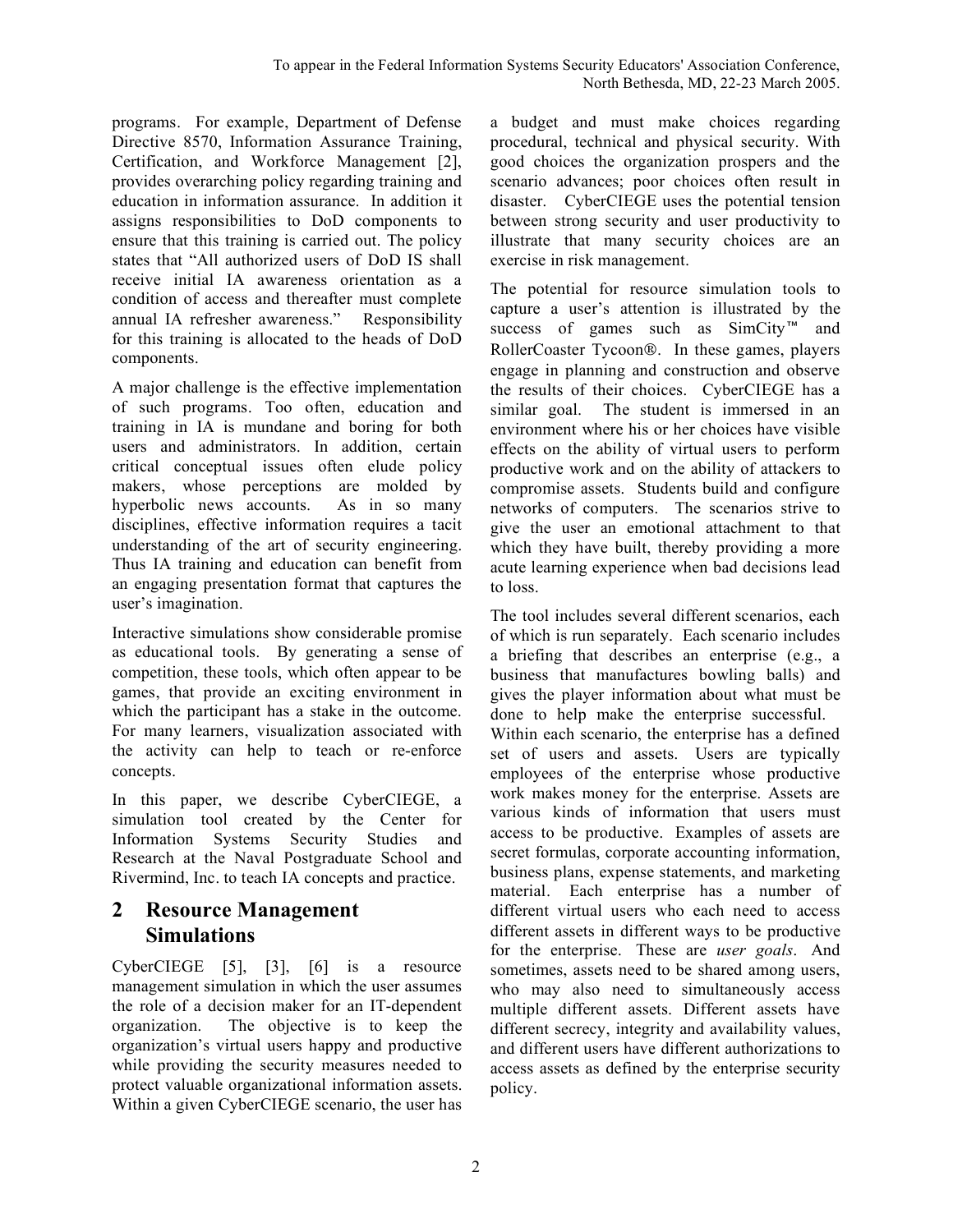Artwork, as shown in Figure 1, enhances the ambiance of each scenario.

Each scenario is characterized by predefined users, assets, user goals and an enterprise security policy. Once established, they are not subject to change by the student. What distinguishes CyberCIEGE is the limitless number of possible scenarios that can be created to teach IA.

# **3 Elements of CyberCIEGE**

CyberCIEGE consists of several elements: a unique simulation engine, a scenario definition language, a scenario development tool, and a video-enhanced encyclopedia. CyberCIEGE is extensible in that new CyberCIEGE scenarios tailored to specific audiences and topics are easily created. Scenario-based event triggers are used to introduce new problems for the player to solve and to generate log entries for subsequent student assessment.

A major objective in the development of CyberCIEGE was to create a tool for which a large number of scenarios could be developed. This was motivated by two factors. First, information assurance is an enormous field. We concluded that many scenarios with different points of focus and depth of detail are needed to begin to cover the large number of IA topics. Some scenarios are lengthy and take hours to run, while others are short and focus on specific security concepts (e.g., password management). This allows IA educators to tailor scenarios for particular teaching objectives.

The second factor driving the creation of an extensible tool is to allow advanced students to create their own scenarios. Here, a student must make up an information security policy from whole cloth and imagine the kinds of tensions that could develop from trying to enforce the policy while letting users achieve their goals. This provides the potential for students to encounter



**Figure 1: CyberCIEGE users at work**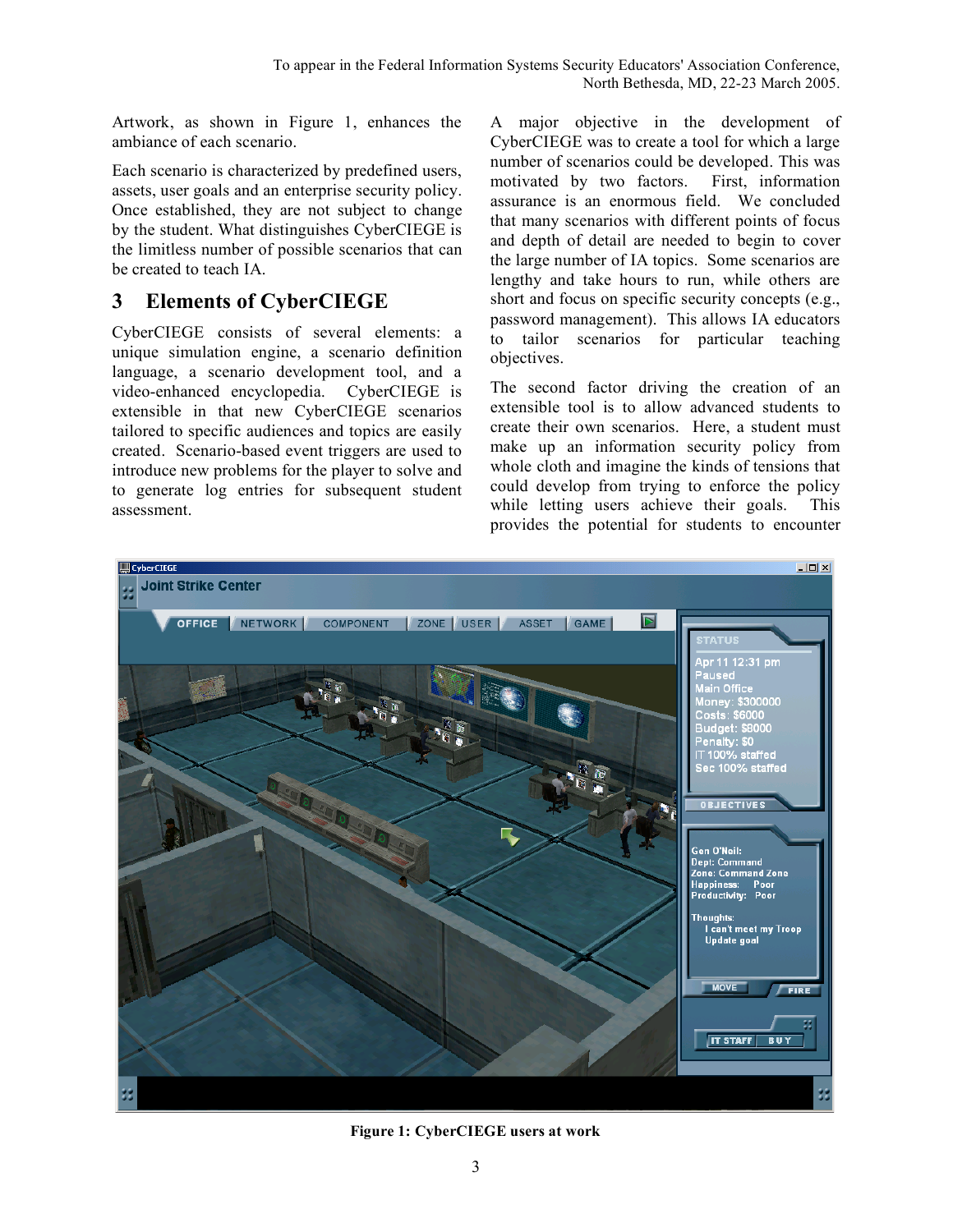scenarios that cannot be won, e.g., due to information security policies that are not enforceable.

#### **3.1 Simulation Engine**

At its foundation, CyberCIEGE contains a sophisticated simulation engine, the Rivermindproprietary TYBOLT game engine. TYBOLT is a multi-purpose PC- and next generation consolebased engine designed for both games and simulations. At its heart is a multi-platform 3D graphics library. Anything from simple static objects to complex animated characters can be imported from industry standard tools, such as Maya [1], directly into the TYBOLT engine.

Another TYBOLT innovation is its 3D Graphical User Interface library. This library allows for the creation of Windows-like User Interfaces within a fully 3D environment.

The TYBOLT engine also contains: an Artificial Intelligence system, a video playback library, a sound library, a memory management system, a resource management system, and a real-time strategic/network/economic engine.

When targeting PC or XBOX applications, TYBOLT uses DirectX 9 [11] to insure the greatest possible compatibility with modern 3D video cards.

#### **3.2 Scenario Definition Language**

CyberCIEGE is built around a language that expresses security-related risk management tradeoffs for different scenarios. The CyberCIEGE simulation engine interprets this scenario definition language and presents the student with the resulting simulation. What the student experiences and the consequences of the player choices are a function of the scenario as expressed using the scenario definition language. The language includes the following major elements:

*Assets*: Information of some value to the enterprise. The virtual users access assets as part of achieving their asset goals. Examples of assets

are secret formulas, corporate accounting information, business plans, expense statements, and marketing material. Some assets are of high value to the enterprise, while others are inconsequential. Thus there is a *cost* to the enterprise if the asset is compromised. Assets have different *motive values* to attackers, resulting in different levels of motivation for attacks against the assets. Some assets have value to attackers because they are secret (e.g., proprietary manufacturing data). Other assets have value because of their integrity (e.g., authoritative accounting records). Some assets have security labels, and the value of labeled assets is separately described. Thus a variety of assets can have a "Proprietary" label, and each asset with that label inherits the same cost and motive values. A given asset can have cost and motive values derived from a label as well as values explicitly tied to other users, i.e., to express discretionary security policies.

*Users*: Each CyberCiege scenario includes a set of virtual users whose productive work makes money for the enterprise. Users have work goals that must be met for the users to remain productive and happy. The student is responsible for providing the resources and environment needed by users to reach their goals. Each user has one or more goals expressed as a need to access specific assets. Some goals can express a rather abstract desire such as: "Joe wants to receive email from the Internet." Other goals express more detail such as: "Mary wants to use the Data Inversion Application software program to modify the secret sauce asset while reading the production schedule asset." Some user goals are correlated with that user's productivity. Other goals relate to a user's happiness (e.g., a desire to surf the Internet or get personal email). If a user fails to achieve productivity goals, it can directly affect the enterprise's bottom line. Failing to achieve a happiness goal does not directly affect the bottom line, but may eventually result in a disgruntled employee, which can ultimately impact enterprise security.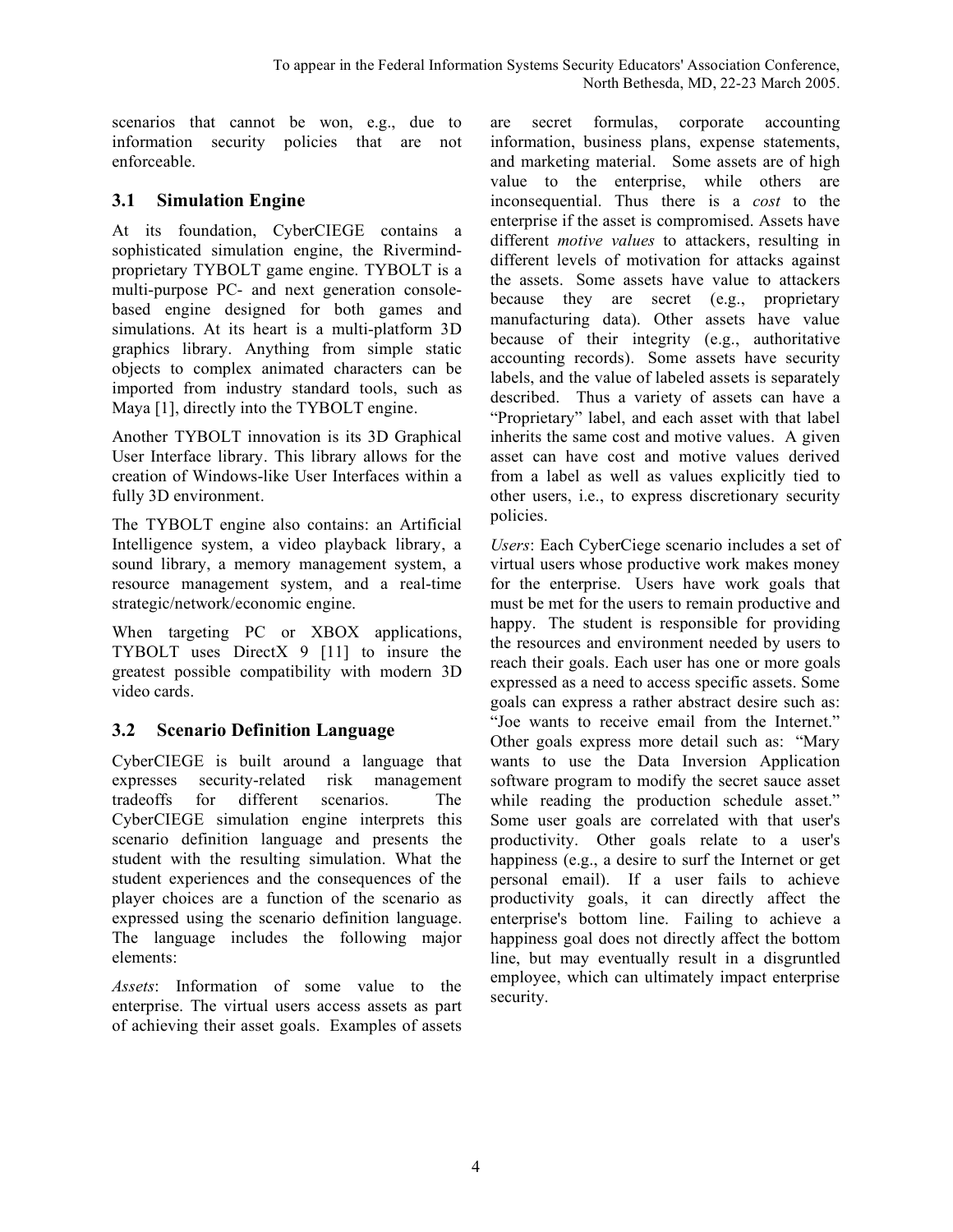

**Figure 2: Office floor plan highlighting a zone**

*Zones***:** Each scenario includes one or more physical zones that can be used to control the physical movement of users. An example of a zone is a physically secure office with a locked door for which only selected users have a key. When IT components are purchased, they are placed within a specific zone. Physical access to components can therefore be constrained based on the physical access to the zone. As shown in Figure 2, the entire office is itself a zone, and it can contain additional zones to which additional security measures are applied.

*Conditions and Triggers:* The scenario designer defines conditions to be assessed by the engine during play, and specifies actions to occur as the result of a combination of conditions. For example, at some point in the simulation, a virtual user can receive a new asset goal, requiring the player to take actions to enable the user to achieve the goal. Or the scenario designer can cause specific types of attacks to occur (or not occur) depending on different conditions such as elapsed time and whether users are achieving goals. Player progress, hints and complaints from unhappy users can appear using pop-up windows and a moving message ticker at the bottom of the screen. Winning and losing are also defined using conditions and triggers. This allows the scenario designer to present the student with different debriefing screens dependent on the reason the game was lost.

*Objectives and Phases:* Scenarios can be divided into several phases, each consisting of one or more objectives. Objectives are defined in terms of conditions, as described above. The student must achieve each objective in a given phase before the

simulation will transition to the next phase. This permits the scenario designer to guide the student through the scenario and gives the student an incremental sense of achievement.

### **3.3 Scenario Definition Tool**

The Scenario Definition Language is sophisticated and syntactically demanding, requiring several thousand lines of text to express a full scenario. Scenario designers can use a forms-based scenario definition tool to construct scenarios without wrestling with the language syntax. This tool provides a development environment in which scenario designers can construct scenarios that employ re-usable libraries of scenario elements (e.g., groups of users, assets, etc.). This allows the easy construction of families of scenarios with only minor changes [7]. The development environment includes tools for compiling, validating, and running newly constructed scenarios as simulations. Figure 3 shows a typical screen from the Scenario Definition Tool.

CyberCIEGE has been designed so that a single scenario can be a well-defined information assurance teaching unit. Using the concept of a *campaign*, these teaching units may be combined to create a coherent succession of scenarios that provides either a succession of progressively more difficult scenarios or a focused training unit that covers several topics [13].

### **3.4 Encyclopedia**

To complement the interactive virtual environment, CyberCIEGE contains an encyclopedia. At any time during a scenario a user can type the "e" or "E" key to invoke the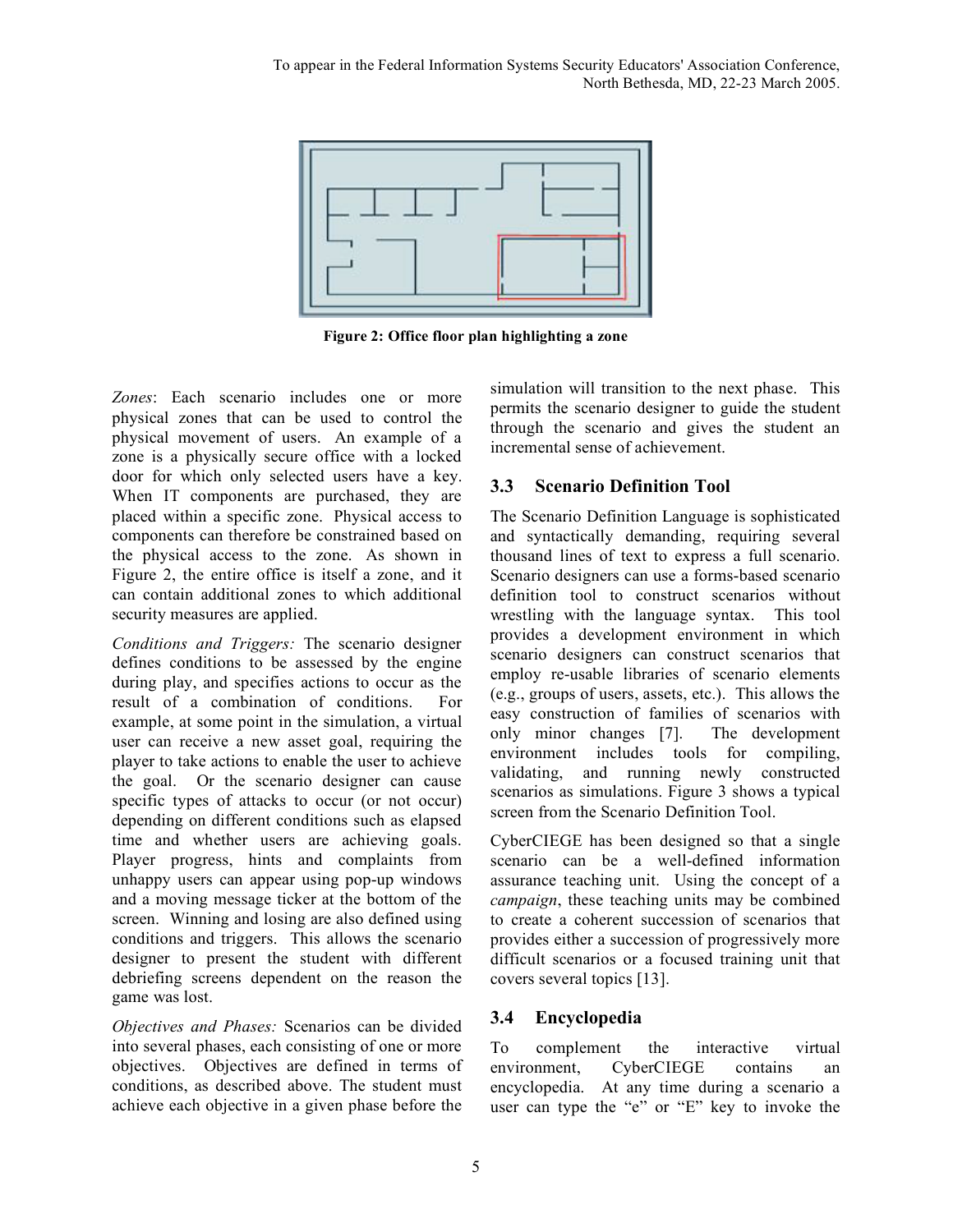

**Figure 3: Scenario Definition Tool**

encyclopedia. Here the user is presented with a menu leading to a variety of topics. There are encyclopedia entries that teach the student how to play the game. These include a description of the constants within scenarios and the elements of the scenario over which the user has control. Students can learn how to tell if they are winning or losing.

Another set of encyclopedia entries describes a broad range of information assurance topics. These include descriptions of policy, passwords, network security devices, malicious software, access control mechanisms, etc.

Since that not all users of CyberCIEGE may want to read even one page of an encyclopedia, a set of movies has been created to complement material in the encyclopedia. The movies are cartoons that describe security topics. They are intended to be understandable even by children and are designed

to be entertaining to all age groups. The initial release of CyberCIEGE contains movies about security policy, malicious software, firewalls, and assurance. In addition, for users who may be new to computer-based simulations, a movie describing how to use CyberCIEGE is included.

# **4 CyberCIEGE Use**

At the start of each scenario, the student is presented with a briefing that describes the scenario and the enterprise for which the student must manage computer resources. In some scenarios, the student is responsible for configuring existing computer components, including their connections to networks; making choices related to physical security and procedural security; and hiring information technology support staff. In other scenarios, the student is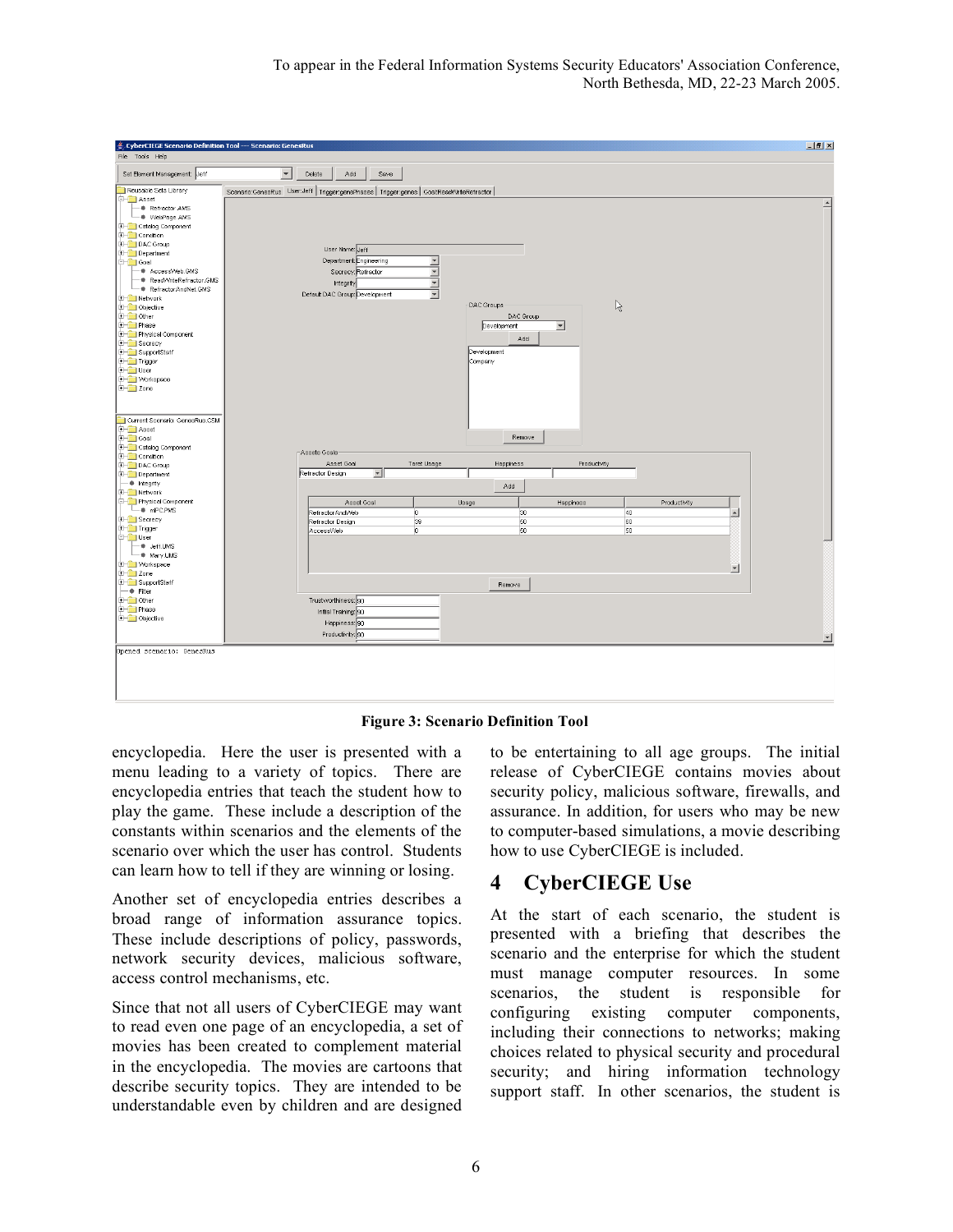also responsible for purchasing specific computer components and connecting them with networks. Players are advised of their limited budget for buying and maintaining equipment and hiring support staff.

The student's objective is to make money for the enterprise by efficiently and securely managing the enterprise computer networks. To succeed in a particular scenario, the student must understand each virtual user's needs to access different assets, i.e., the *user goals*. The student must then ensure that the users have suitable computer components, software, network interconnections and technical support personnel to achieve their goals of accessing assets.

The student must create and maintain an environment where the assets are protected in accordance with the enterprise security policy. The enterprise security policy is defined in terms of which virtual users are authorized to access which assets. Failure to adequately protect the assets results in monetary losses to the enterprise due to direct loss (e.g., stolen secret formulas), and lost user productivity (e.g., time lost reconstructing destroyed assets). The following kinds of choices affect the protection of assets in accordance with the security policy:

- Select components that enforce selected security policies and deploy the components in suitable topologies.
- Configure components to aid enforcement of the policies (e.g., automatic logoff after inactivity).
- Interconnect components using networks (or chose to not interconnect certain to not interconnect certain components).
- Instruct users to follow certain procedures (e.g., discourage them from picking dumb passwords) and provide users with adequate training.
- Impose physical security by limiting which users can enter a physical zone (e.g., a secure office area), and enforcing these limitations (e.g., armed guards, surveillance cameras, etc.)

• Perform selected degrees of background checks (e.g., criminal records, work history) on different kinds of users.

These security choices affect the protections provided to the enterprise assets, which are subject to attack from vandals, disgruntled employees, professional attackers, incompetent users and acts of nature. The most challenging attacks to protect against are from professionals that target specific assets. The means employed by professionals to compromise assets depend on the attacker motive, i.e., the value of the asset to the attacker.

Students can start and pause the simulation at any time. Typically, players are encouraged to construct networks and make policy enforcement decisions prior to starting the simulation. This is analogous to configuring and assessing a deployed system prior to taking it operational. After the student starts the simulation, virtual users may start creating and accessing their assets, and without due care, this may occur in ways that make the assets vulnerable to attack.

During the simulation, students can select and observe the status of a user's productivity and happiness. Users who cannot achieve their goals become agitated and pound on the keyboard. A message ticker at the bottom of the screen and pop-up messages can be used by scenario designers to inform students of their progress.

### **5 CyberCIEGE Status**

Students at the Naval Postgraduate School developed a number of scenarios to test the simulation while it was under development [4], [8], [9], [10]. Additional scenarios were developed for the distribution version.

A limited distribution version of CyberCIEGE has been created and, in February 2005, was made available at no cost to agencies of the US Government. Concurrently, an evaluation version of the commercial product was made available by Rivermind. CyberCIEGE will be released by Rivermind in the spring of 2005.

The extensibility of CyberCIEGE offers an unparalleled opportunity for information assurance educators to contribute to its further growth. NPS has created a website for CyberCIEGE at http://cisr.nps.navy.mil/cyberciege.html. The site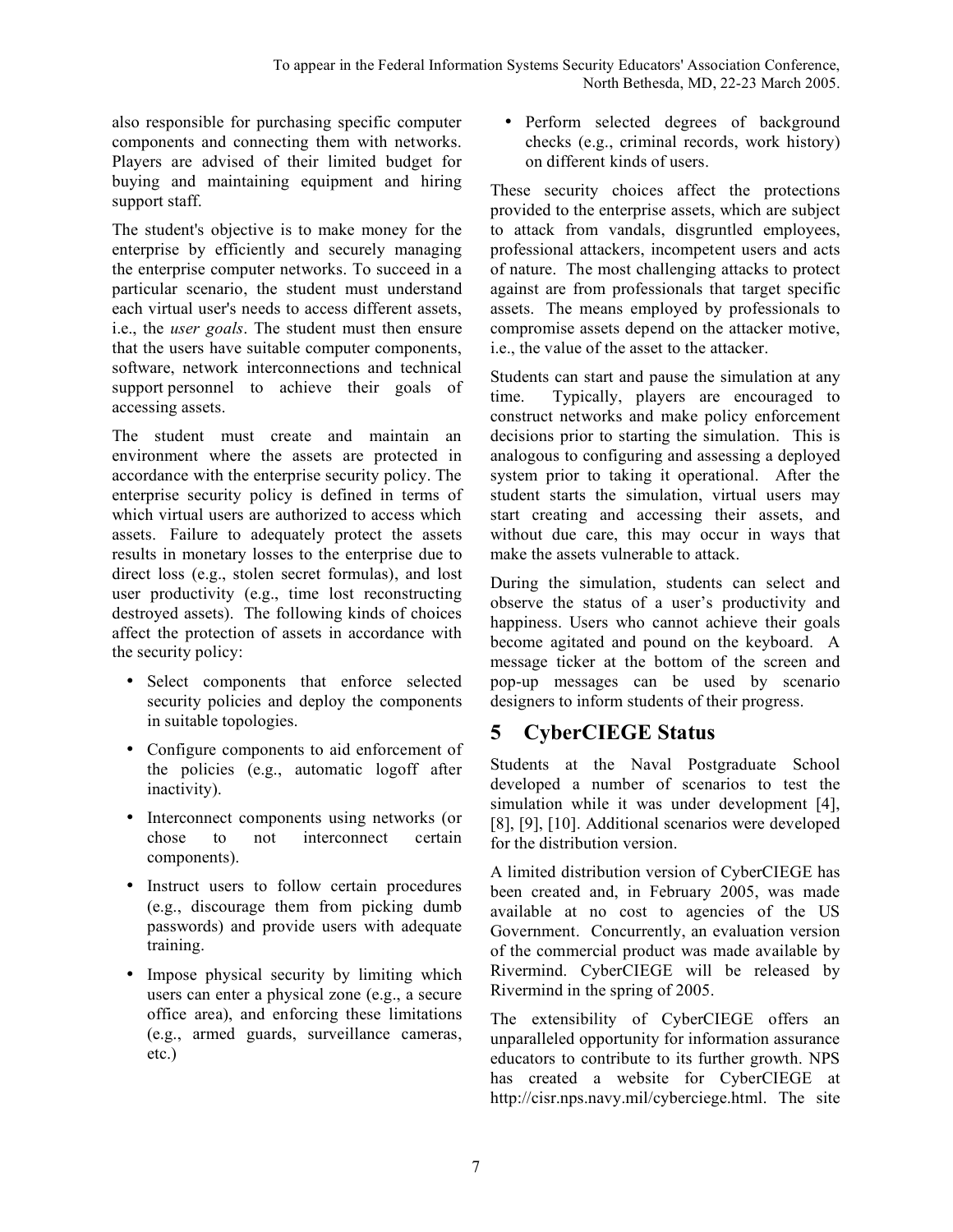contains information about the tool and provides contact information, such as the CyberCIEGE email address: cyberciege@nps.edu.

The web site is intended to provide a location where educators can share scenarios with others. Our model is taken from the open source community. New scenarios will be reviewed prior to posting on the web site to ensure appropriateness and quality control. Using this paradigm, an educator might add a relatively simple scenario about routers. A second educator could modify or add to that scenario perhaps by making the network configurations more complex. A third educator might extend the scenario further by establishing a more granular organizational policy. In this way a suite of scenarios would be available for others to download and use.

### **6 Comparison with Other Work**

CyberProtect (http://iase.disa.mil/eta/index.html), an information assurance game created under the sponsorship of the Office of the Assistant Secretary of Defense for C3I and the IA Program Management Office of the Defense Information Systems Agency, is a resource management simulation of a relatively small, simple networked system with external connections to other parts of the organization as well as to the Internet. It provides students with a budget that is, by design insufficient to acquire all possible countermeasures, and requires them to select countermeasures to various IA threats. A probabilistic mechanism creates variations in game play. The game does not present the user with an organizational security policy. It is not immediately extensible by its users and instead is delivered with a fixed set of activities. In addition it does not present students with an engaging virtual world containing virtual people with goals and individual quirks.

Information Security Wargaming system (ISWS), which was created for the National Defense University, is a simulation that provides detailed insights related to particular attacks and defensive measures. The simulation is a tutorial that focuses on network-based attacks. A taxonomy of attacks has been developed and individual exercises focus on a particular type of attack in isolation. Given the organizational policy to be enforced, students select defensive tools to address the various phases

of attack: protection, detection, assessment, recovery, and treatment. Feed back is provide as the simulation progresses and upon completion of the exercise. Unlike CyberCIEGE, this simulation is very abstract and static. No virtual world is presented where the impact of security choices is presented. In addition, this simulation contains a fixed number of scenarios.

Artificial Intelligence (AI) Wars: The Awakening [12] presents a three-dimensional futuristic world requiring strategy and actions. Players take on personae and enter the world of the computer, much in the manner of the 1982 Disney film TRON. It is designed purely for entertainment and does not present realistic information about various attacks or mitigating technologies.

### **7 Summary and Future Work**

This section describes some future directions for CyberCIEGE and a brief summary.

### **7.1 Enhancements to the Current Tool**

In the near term, NPS and Rivermind are seeking partner agencies interested in tailoring the tool to meet their specific IA teaching requirements. These partnerships might involve the development of new scenarios, creation of student assessment tools, extensions to the simulation, or new artwork. For example, an organization might want to create scenarios that included situations addressing privacy concerns in a highly networked IT environment.

An area for future research is that of teaching metrics and assessment. The Scenario Definition Language contains triggers that result in output to an activity log. Inspection of the log can indicate difficulties the student had while running the simulation and can be used to assess the student's understanding of the IA concepts presented. Like many auditing mechanisms, the activity log presents the instructor with information in a primitive format. To enhance the effectiveness of CyberCIEGE as a teaching tool, an assessment tool is needed.

The CyberCIEGE development team has focused on the creation of a factually correct and engaging tool. Its interfaces and artwork have been created by experienced members of the video game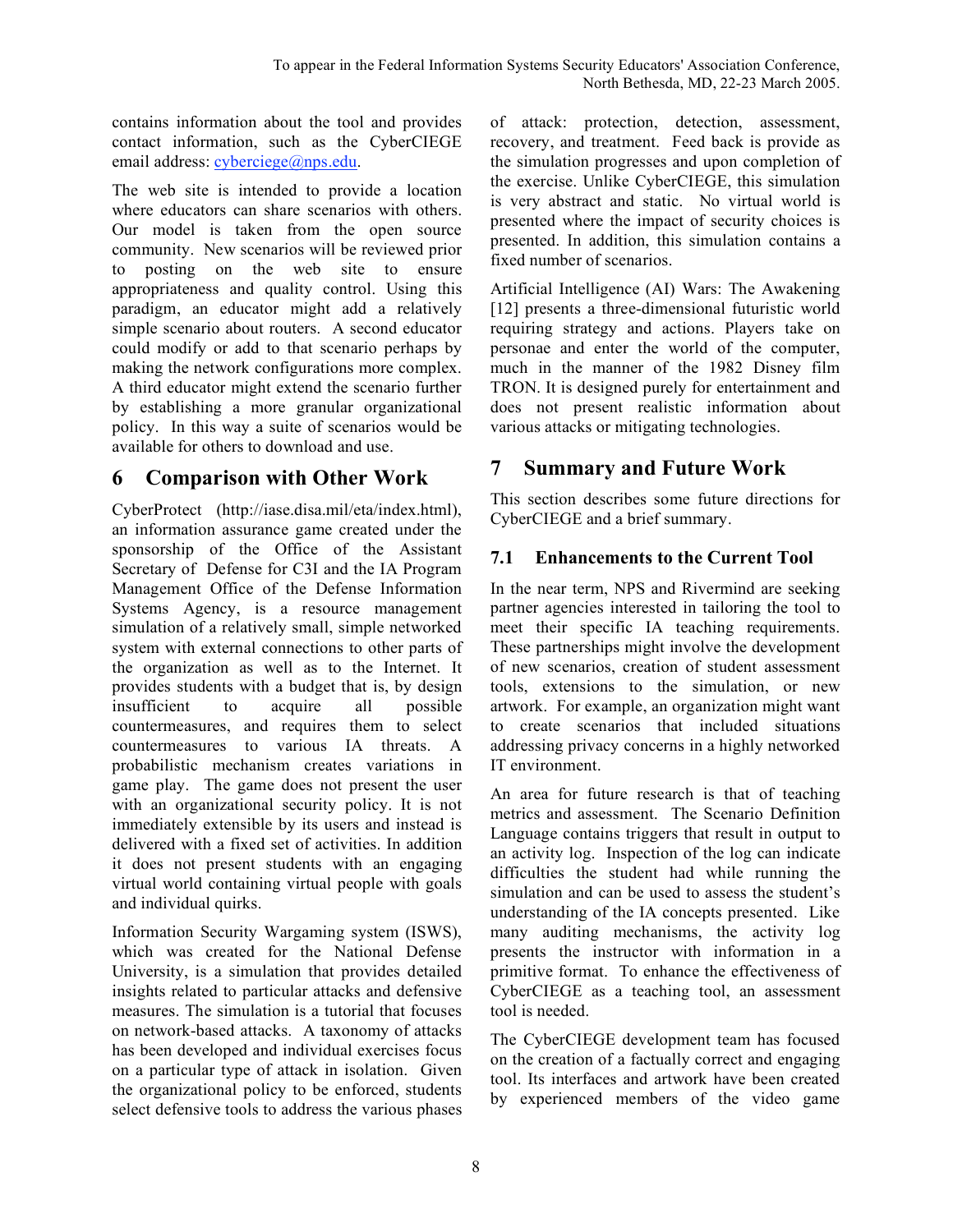community. Thus, the CyberCIEGE artwork and interfaces reflect common characteristics of video games. These games, and CyberCIEGE is no exception, present artwork that tends to be dark – danger lurks here. In addition, a high proportion of video game playing population is male. A study could be conducted to determine the appeal of the interface to users with different attributes, e.g. more mature students and female users. Further examination of human factors that might improve the teaching success of the tool among various populations could be explored.

### **7.2 Advanced CyberCIEGE Versions**

Advanced versions of CyberCIEGE could take several forms among them, a wireless version and a multiplayer version.

### **7.2.1 Wireless Security**

Mobile ad hoc wireless networks (MANETs) are decentralized and exhibit rapid changes in their topology. They are composed of elements such as laptops, PDAs, and other small devices that leave and enter the network unpredictably. At any moment each of these elements may be associated with a specific virtual user, a particular location, and certain assets. A given element may contribute to the enforcement of the enterprise security policy.

As more organizations move toward the use of mobile, wireless technology, new requirements for IA training and awareness will arise.

The current version of CyberCIEGE contains no mobile, wireless components. The overlay of such technology on the existing simulation would result in a significant advance in the ability of the tool to depict emerging network-centric architectures. New scenarios involving traveling virtual users, shared devices, and movable embedded systems would further extend IA education.

### **7.2.2 Multiplayer Version**

Perhaps the most dramatic new development for CyberCIEGE would be its modification to make it a multiplayer game. In this form, students would have to protect and provide computer services to their virtual organizations while attempting to wage cyber attacks on competitors. The tool

would be organized through the use of a substantially extended version of the scenario definition language. This would allow educators to steer users through various IA topics in a highly dynamic, competitive environment.

### **7.3 Summary**

CyberCIEGE is an innovative computer-based tool to teach information assurance concepts. The tool enhances information assurance education and training through the use of computer gaming techniques.

As a tool that can be used to meet IA training and awareness goals, CyberCIEGE offers many advantages. It presents students with an engaging simulation. It is extensible: the scenario definition language and scenario definition tool support the creation of a limitless number of scenarios, which may be tailored to different educational venues.

# **Acknowledgements**

We would like to thank Bill Chinn, Naomi Falby, Scott Gallardo, Brian Morgan, Matthew Rose, and Albert Wong, without whose dedication and talent CyberCIEGE could not have been created.

### **References**

- [1] Alias Systems Corp., Maya 6 Overview, http://www.alias.com/eng/productsservices/maya/index.shtml Last Accessed: 27 January 2005.
- [2] Information Assurance Training, Certification, and Workforce Management, Department of Defense Directive Number 8570.1, August 15, 2004. http://www.dtic.mil/whs/directives/corres /pdf/d85701\_081104/d85701p.pdf Last Accessed: 27 January 2005
- [3] Falby, N., Thompson, M. F., and Irvine, C. E., "A Security Simulation Game Scenario Definition Language," Innovative Program Abstracts - Colloquium on Information Systems Security Education, West Point, NY, June 2004.
- [4] Fielk, Klaus W., CyberCIEGE Scenario Illustrating Integrity Risks to a Military-Like Facility, Masters Thesis, Naval Postgraduate School, Monterey, CA, September 2004.